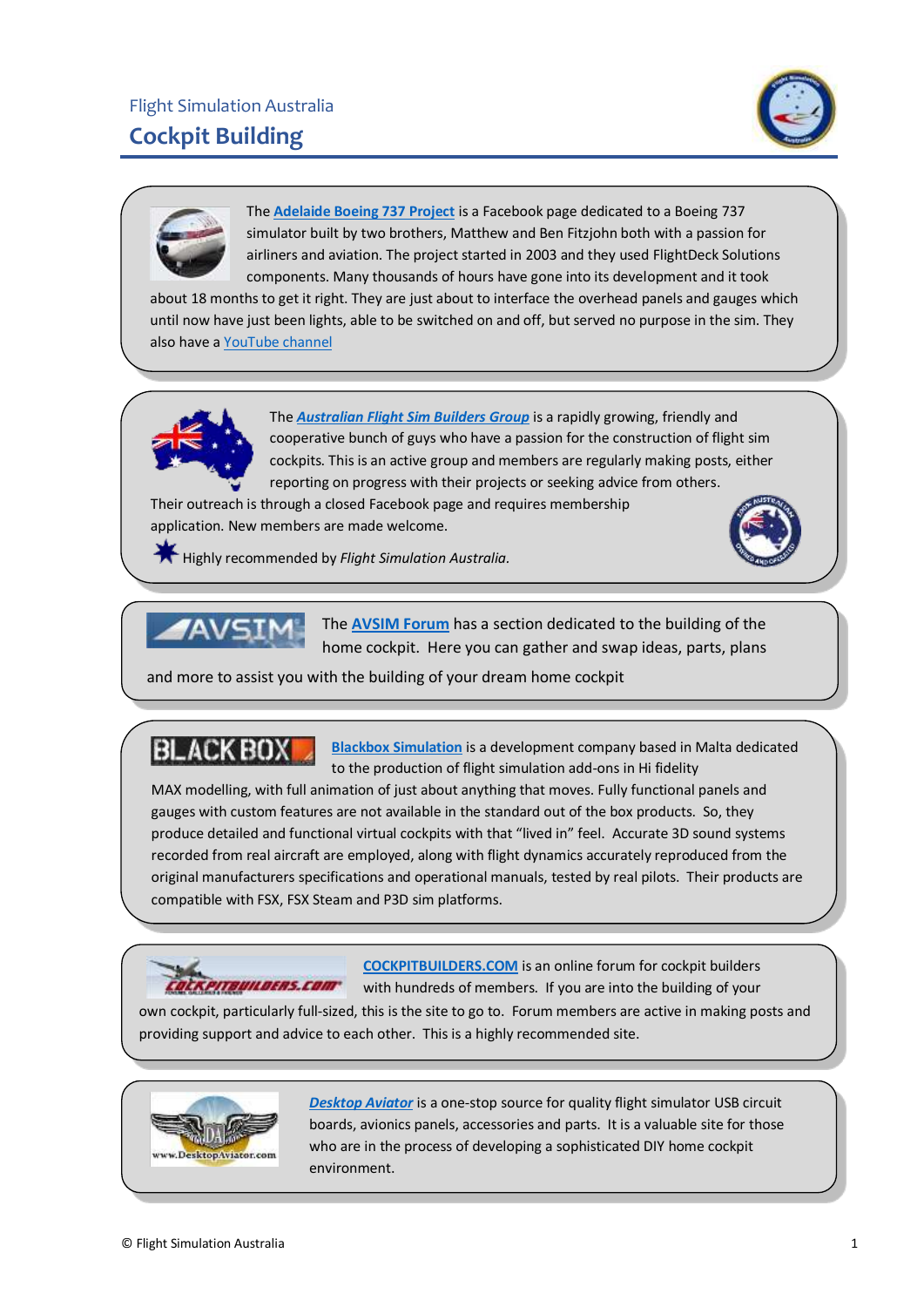## **FLIGHTDECK**

**[Flightdeck Solutions](http://www.flightdecksolutions.com/)** was created to meet the global requirement for cost effective flight simulation flight deck products. Over the past decade it has grown to be a true "one stop" hardware provider for a wide variety of customers.



**[Flyby Cockpits](https://www.flybycockpits.com/)** are manufacturers of full-sized flight simulation cockpit shells for the B737NG for entertainment, education/instructional training and the home cockpit market. All products are developed and manufactured using high technology techniques and modern fabrication processes that result in Hi Quality products, extremely easy and fast to assemble.

*Flyby Cockpits* work in partnership with the component manufacturers *Simworld, CPFlight,* and *Sismo*. All points to fix the overhead, MIP, MCP and pedestal inside the FBC cabin match perfectly with these components manufacturers' products.

**[The Gamesmen](https://www.gamesmen.com.au/flight-simulation)** is a Sydney-based company where you outer Games is our Game can shop in store or online for home flight simulation hardware products. Products include flight controls, instrument panels and flight simulation games such as FSX, X-Plane and more. Product brands include Honeycomb, Logitech, Thrustmaster, TrackIR and more.





The **[Geelong 737 Project](https://www.facebook.com/pg/Geelong737Project/about/?ref=page_internal)** is a Facebook account of how one person went about the building of a Boeing 737 cockpit. The owner is willing to answer questions you might have about your own build as already he has had many set-backs across a range of areas and managed to get through them with help from other builders and a bit of hard thinking at his end.



*[GoFlight](http://www.goflight.com/)* aims to provide world-class hardware enhancements to the flight simulator industry and to the virtual pilot enthusiast. Their aim is to enhance every aspect of your flying experience through hardware that brings flight simulation to life. GoFlight's flight simulation hardware provides the tactile intensity of a real aircraft

cockpit that a keyboard, mouse or yoke cannot. You won't know the true exhilaration of flight exploration until you grip the heavy metal of GoFlight's simulation hardware with your own two hands.

hyperdrive

**[Hyperdrive](https://hyperdrive.com.au/)** is a manufacturing operation based in Glynde, South Australia. Flight simulator hardware is available here with custom

dashboards which support Saitek/Logitech flight controllers, joysticks and instruments. Premium and standard dashboards are offered. Flight simulator systems can feature commercial instruments and glass cockpits. All are manufactured locally in Australia. Online orders are available. As this is a manufacturing operation, nor a retail outlet, a phone call is requested before visiting.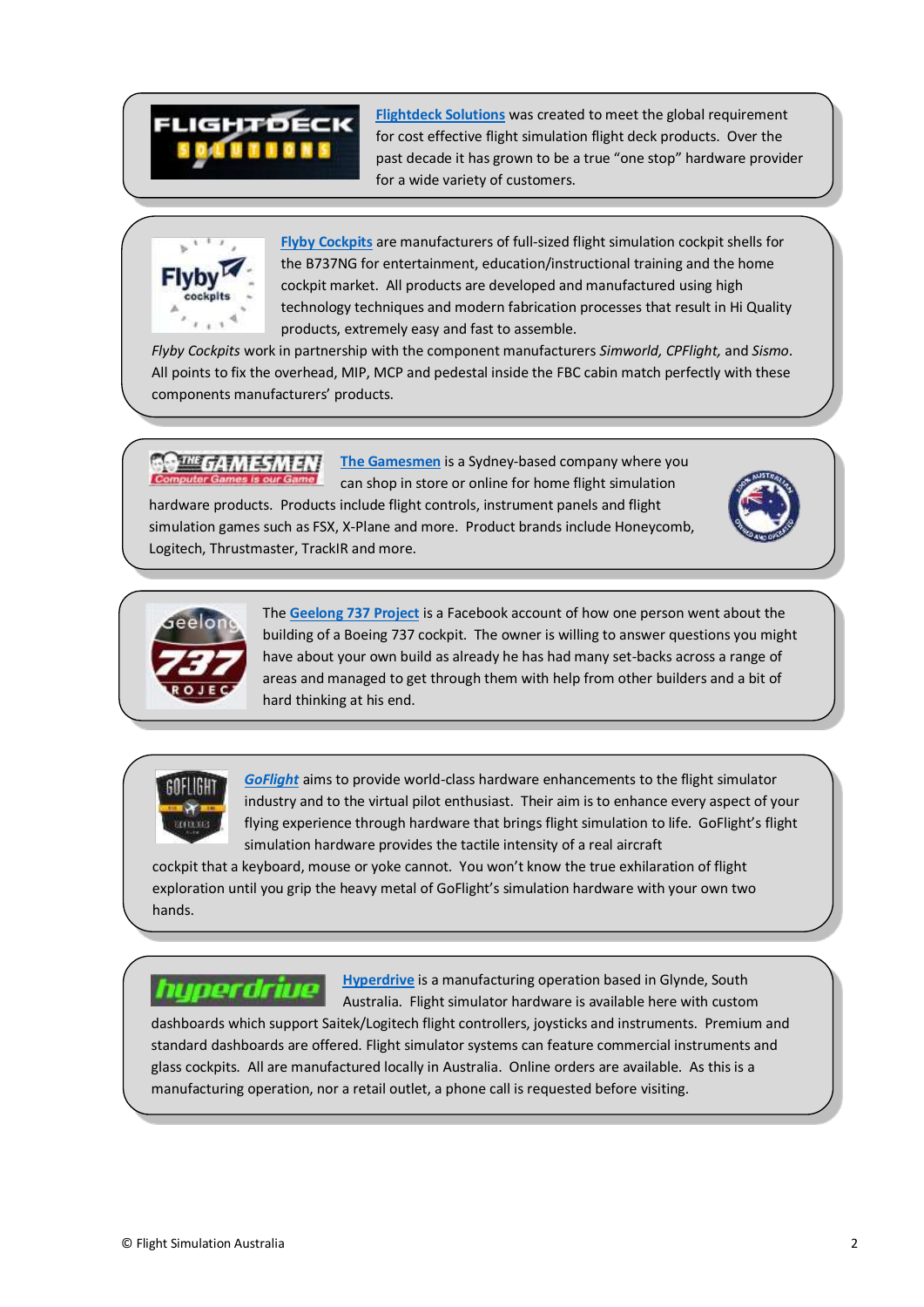

**[Integrated Simavionics](http://www.isgsim.com/)** are producers of flight simulation avionics panels in the style of panels manufactured by the major real-world avionics equipment. For example, they produce a Honeywell/Boeing

style navigation display, a Smiths style FMS and a PRIMUS style MFD. Products can be purchased from [SimMarket.com.](https://secure.simmarket.com/)



**[Mickey's Flightdeck](https://mickeys-flightdeck.de/)** is an excellent website and [You Tube channel](https://www.youtube.com/channel/UCY6LAcEsfqeslCMi6isG6qA) for those contemplating the building of a full-sized 737-800 home cockpit. The series of videos shows the step-by-step process Mickey (Michael Shultz) has gone through to construct the component parts of his simulator.

Plans of his cockpit build are available on the website. Mickey also has the [Cockpitshow,](https://mickeys-flightdeck.de/cockpitshow/) whereby cockpit builders are invited to send pictures and details of their own constructions. Viewers are able to ask questions in a comment section which can be answered by the builders.



**[MyCockpit](http://www.mycockpit.org/forums/content.php)** is a forum which welcomes all members of the aviation or simulation community. They encourage all enthusiasts to get involved as this is the best way to enhance collective experiences, regardless of whether you

Are an astronaut or a simulator builder hobbyist. MyCockpit's primary focus is to maintain the bridge that binds the users of the site together so all may share their knowledge and experiences.



**[Opencockpits](http://www.opencockpits.com/)** has been created to pool all projects, works and ideas related to the building of flight simulator cockpits. This site you will be able to find basic help topic for beginners, manuals and tutorials useful to build elements for your own cockpit. It includes specific projects for the electronics components

and software projects. They encourage you to share your experience and knowledge, so they are open to include your particular project if it fits with the general idea of the site and its usefulness to the rest of the cockpit builders' community.



**[Pagnian Advanced Simulation](https://www.pagnianimports.com.au/flight-simulation/flight-cockpits.html)** is an Australian commercial company established in 2009 which retails flight cockpit hardware. They provide cockpit accessories, cockpit bundles, flight hardware, ready to fly

packages, wheels and pedals and headsets. They also sell motion simulators and buttkicker vibration hardware. Brand names include Thrustmaster, ButtKicker and Logitech.



**[RealSim](https://realsimgear.com/) Gear** produces high quality avionics panels which can be easily fitted into your desktop cockpit set-up. Their products make learning avionics easy and stress free. Products such as the GNS430 or G1000

Suite, are compatible with Microsoft FSX and Prepar3D platforms and make for proficient flying and navigation. Configuration and setup guides are provided with all products